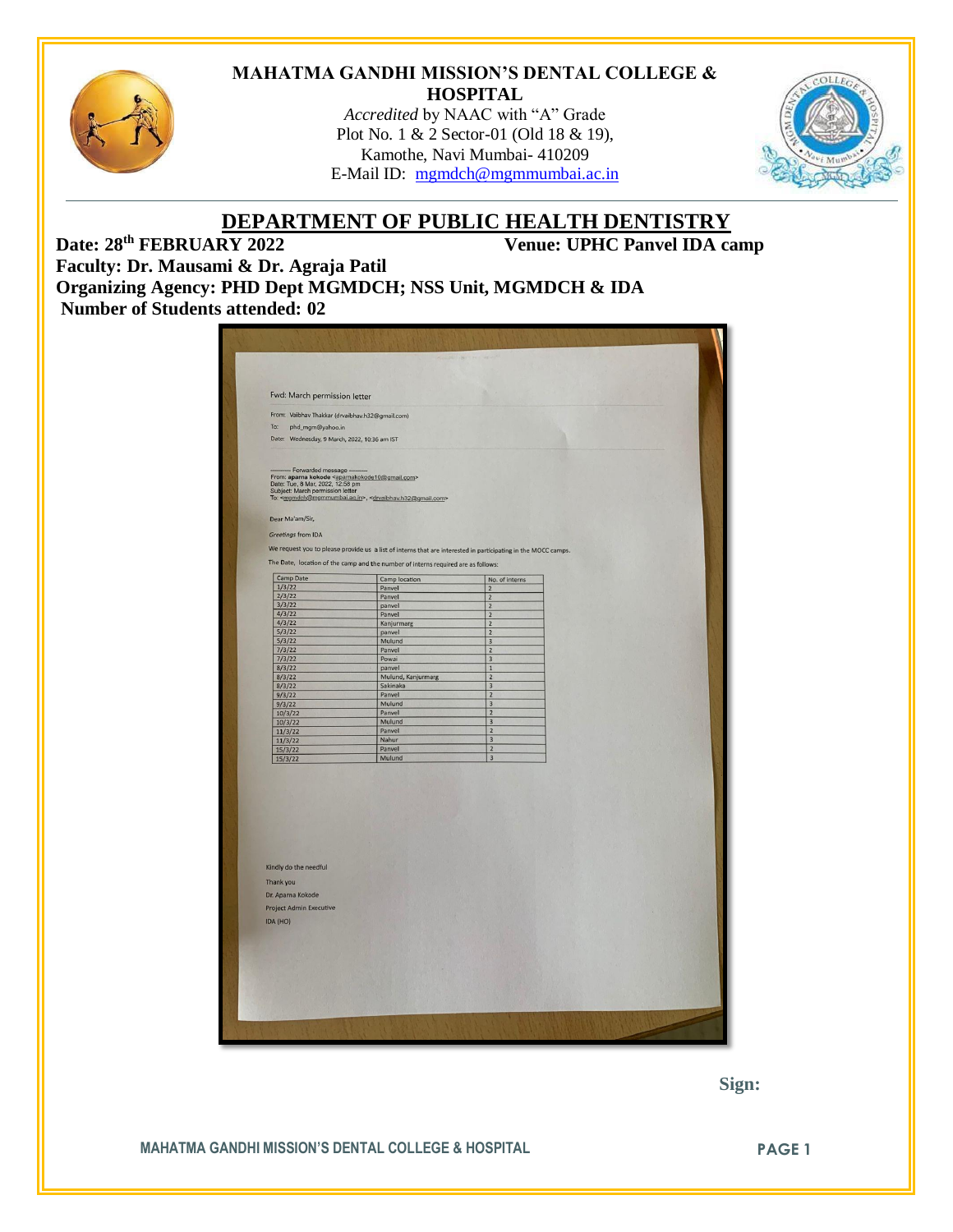## **Oral Health Awareness Camp- 'Oral Hygiene' at UPHC 1**

 MGM Dental College in association with IDA constantly takes efforts of extending the oral health care to the community. The oral care initiative was also extended to patients at **UPHC 1, Panvel** with the intention of creating awareness and providing oral health care to the patients.

## **Aim and objective:**

- 1. To assess the oral health status of patients and to provide necessary Dental treatment.
- 2. To educate them and create awareness about oral health.

## **Method**:

A type III examination was carried out with the use of mouth mirror and probe in day light. All the patients were assessed for oral health status and were explained the need to get the problems corrected. The patients were made aware of the existing dental problems and preventive measures were explained.

**Observations:** A total of 44 patients were examined for various dental problems. Those requiring extensive treatment were referred to MGM Dental College and Hospital, Kamothe.

| <b>Condition</b> | No. of      | Percentage     |
|------------------|-------------|----------------|
|                  | individuals | $\frac{6}{10}$ |
| Dental caries    | 25          | 47.7%          |
| Gingivitis       | 10          | 31.2%          |
| Missing          | 5           | 18.7%          |
| Malocclusion     |             | $6.2\%$        |

## **Oral health status:**



#### **Interpretation and conclusion:**

 **Dental caries is the most common problem among the patients followed by gingivitis.**

**Oral health education and prevention strategies should be implemented in order to reduce the disease burden among these patients.**

 **Sign:**

**MAHATMA GANDHI MISSION'S DENTAL COLLEGE & HOSPITAL PAGE 2**